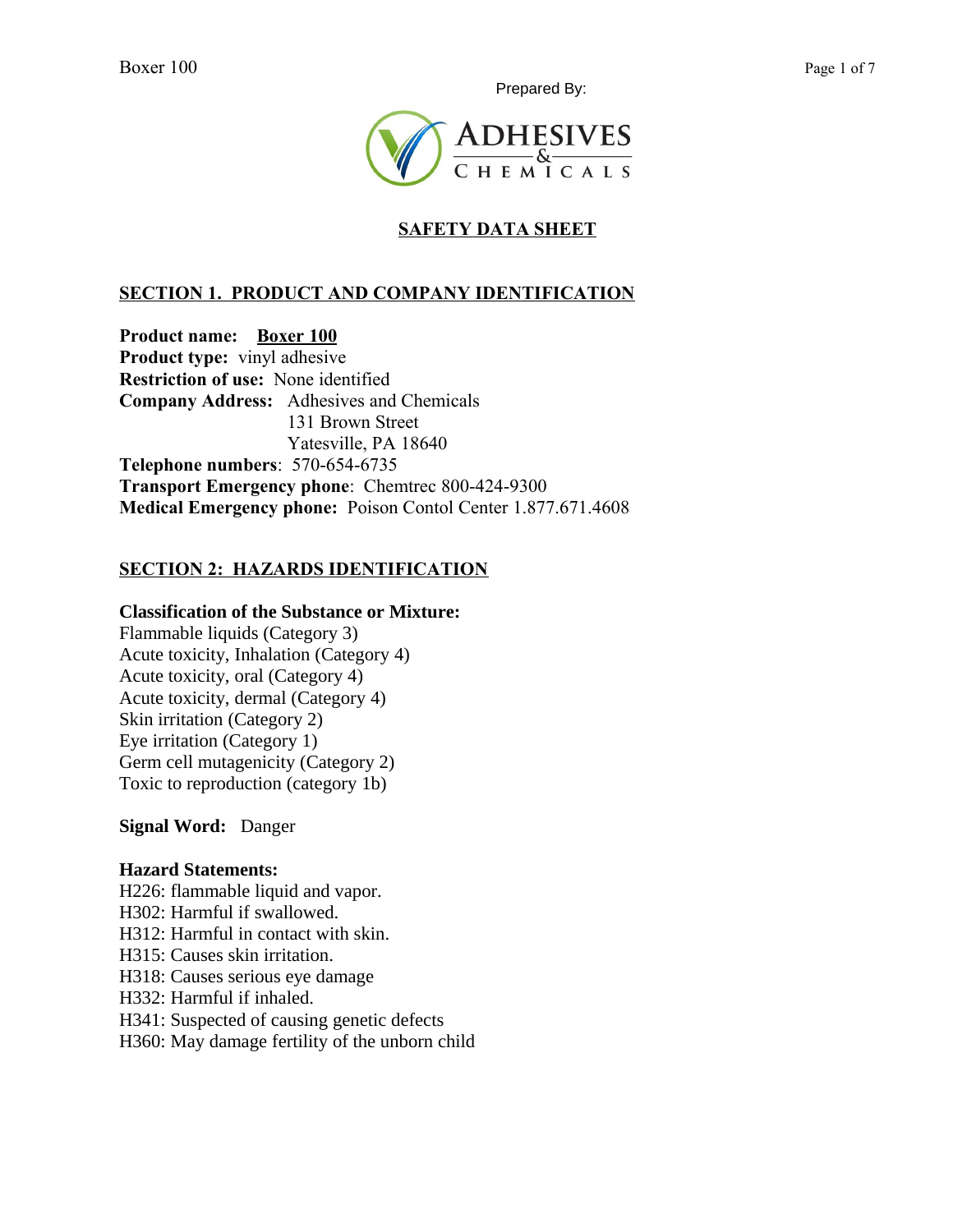## **Pictograms:**



### **Precautionary Statements:**

P210: Keep away from heat / sparks / open flames /hot surfaces. No smoking.

P270: Do not eat, drink or smoke when using this product.

P261: Avoid breathing mist, vapors or spray

P281: Use personal protective equipment as required.

P301 + P310: IF SWALLOWED: Immediately call a POISON CENTER or doctor / physician.

P305 + P351 + P338: IF IN EYES: Rinse cautiously with water for several minutes. Remove contact lenses, if present and easy to do. Continue rinsing.

P308+313: If exposed or concerned: Get medical attention/advice.

### **SECTION 3: COMPOSITION / INFORMATION ON INGREDIENTS**

| <b>Hazardous Component</b> | C.A.S. #        | $\frac{0}{0}$ |
|----------------------------|-----------------|---------------|
| Cyclohexanone              | 108-94-1        | 60-80         |
| DOP                        | $17 - 81 - 7$   | $1 - 5$       |
| Vinyl Chloride             | $9005 - 09 - 8$ | 10-20         |
| Vinyl Chloride             | $9003 - 22 - 9$ | l - 1 5       |

### **SECTION 4: FIRST-AID MEASURES**

SIGNS AND SYMPTONS OF EXPOSURE:

Eyes: Irritation Skin: Irritation Inhalation: dizziness, drowsiness, nausea

FIRST AID & EMERGENCY PROCEDURES:

- Eyes: Immediately flush with plenty of water for at least 15 minutes, lifting eyelids occasionally during flushing to facilitate irrigation. Seek medical attention.
- Skin: Immediately wash skin with soap and water. Remove contaminated clothing. Seek medical attention if irritation persists.
- Inhalation: Remove to fresh air. If breathing is difficult, seek medical attention.

Ingestion: Take immediately to hospital or physician.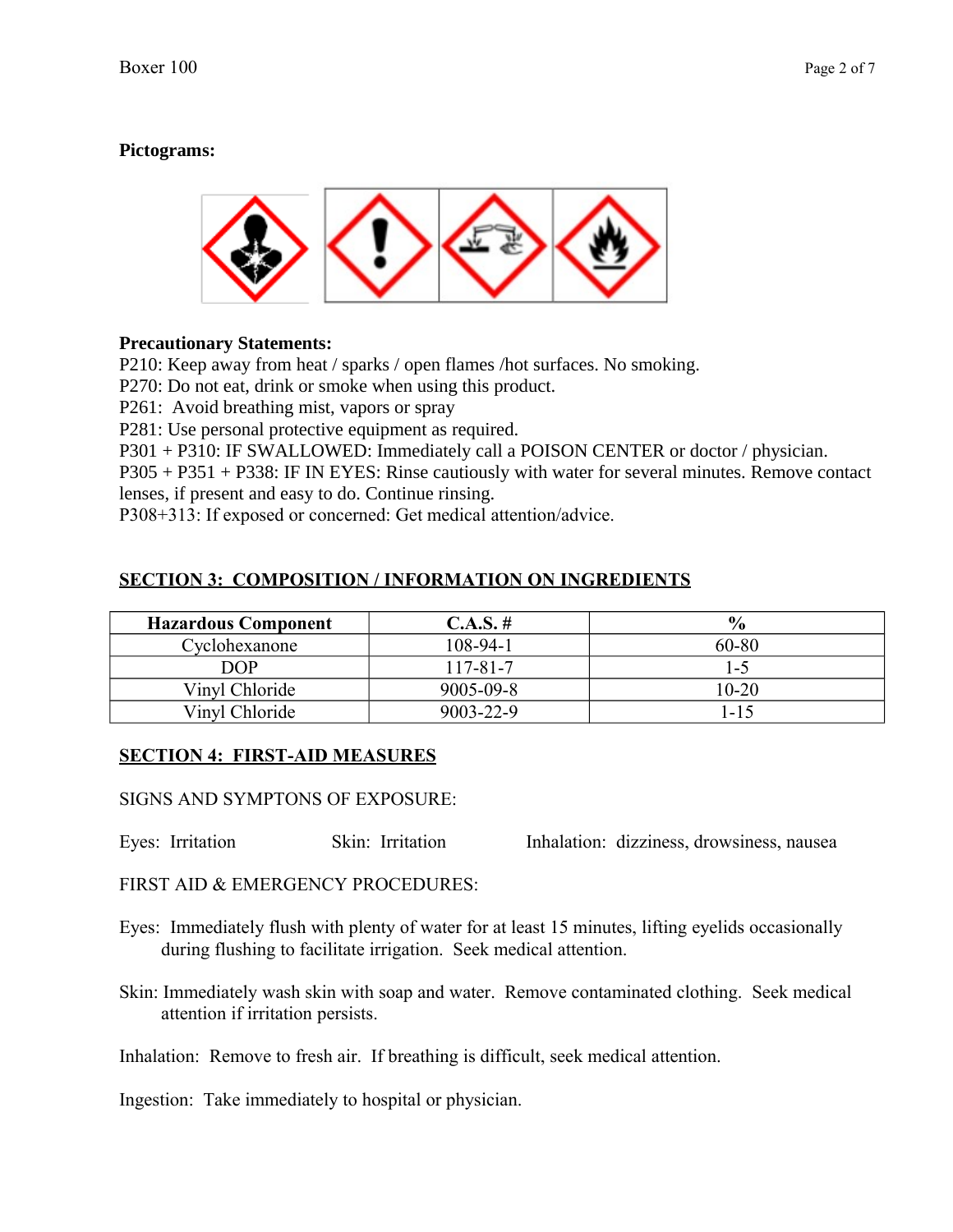### **SECTION 5: FIRE FIGHTING MEASURES**

Flash point: 43.9ºC (111ºF) Autoignition temperature: 420ºC (788ºF) Flammable limits in air % by volume: lel: 1.1 @ 100ºC; uel: 9.4

Extinguishing Media: Dry Chemical, Carbon Dioxide, Foam, Water Spray.

Special Fire Fighting Procedures: Wear self-contained breathing apparatus and full protective clothing. Water may be used to cool fire-exposed containers.

### **SECTION 6: ACCIDENTAL RELEASE MEASURES**

Soak up with absorbent material, remove to a chemical disposal area. Enclose with diking material to prevent seepage into any natural bodies of water. Absorb residue and dispose of all waste according to all local, state, and federal regulations.

### **SECTION 7: HANDLING AND STORAGE**

Use only with adequate ventilation. Avoid contact with eyes, skin and clothing. Keep container closed when not in use. Do not breath gas/fumes/vapor/spray. Wash thoroughly after handling. Do not store above 100° F.

| <b>Hazardous</b>  | $C.A.S. \#$     | <b>ACGIH</b> | <b>ACGIH</b>    | <b>OSHA</b> | Sara             |
|-------------------|-----------------|--------------|-----------------|-------------|------------------|
| Component         |                 | TWA/ppm      | <b>STEL/ppm</b> | TWA/ppm     | <b>Title III</b> |
| Cyclohexanone     | 108-94-1        | 50           |                 | 50          |                  |
| Dioctyl phthalate | $117 - 81 - 7$  | 5mg/m3       |                 |             |                  |
| Vinyl Chloride    | $9005 - 09 - 8$ |              |                 |             |                  |
| Vinyl Chloride    | 9003-22-9       |              |                 |             |                  |

#### **SECTION 8: EXPOSURE CONTROLS / PERSONAL PROTECTION**

Respiratory Protection: The use of respiratory protection depends on vapor concentration above the time-weighted TLV. Use a respirator/gas mask with appropriate cartridges and canister (NIOSH approved) or supplied air equipment, depending on airborne concentration.

Ventilation: General mechanical ventilation may be sufficient to keep product vapor concentrations within specified time-weighted TLV ranges. If general ventilation proves inadequate to maintain safe vapor concentrations, supplemental local exhaust may be required if vapor concentrations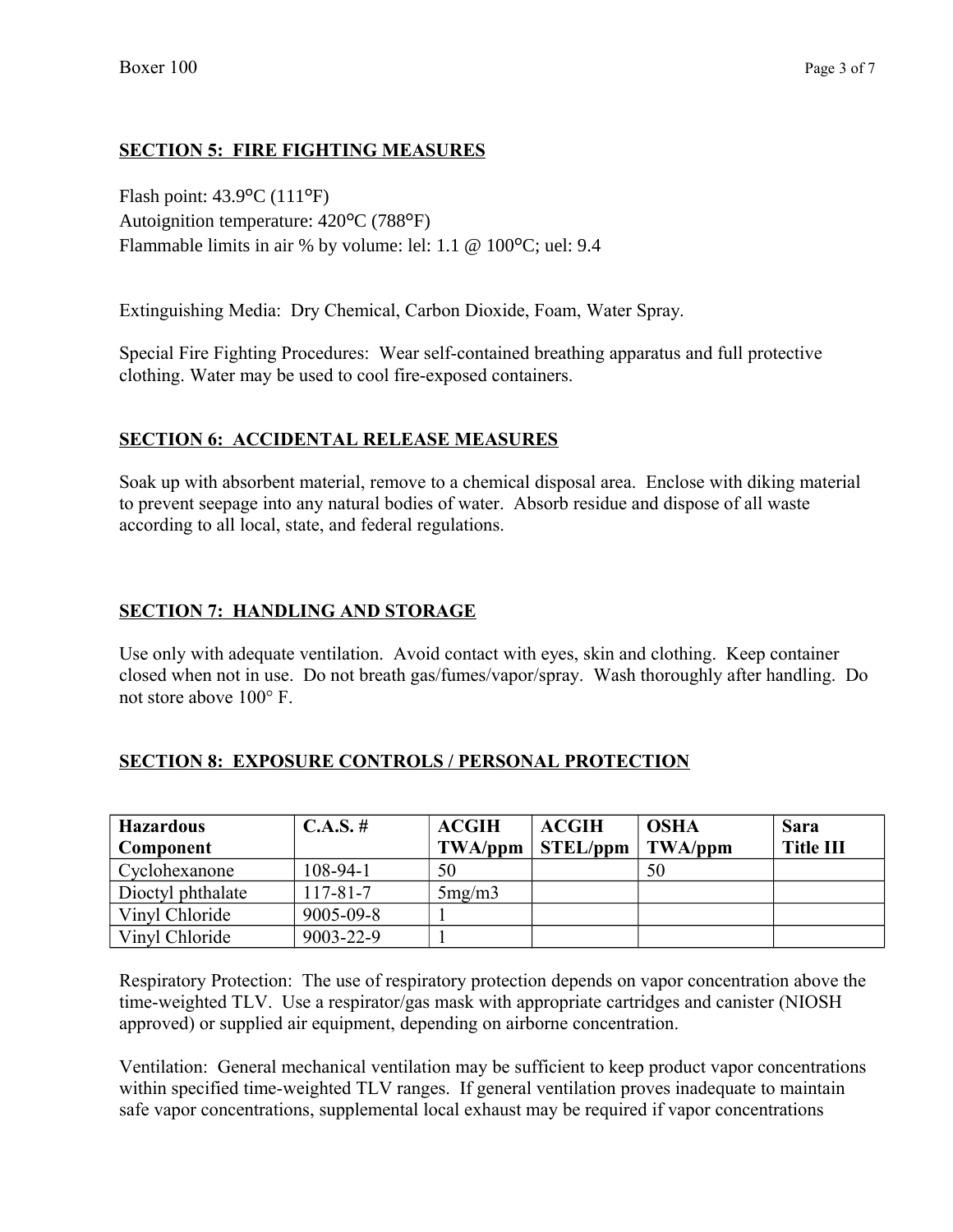cannot be reduced to below the TLV by ventilation.

Protective Gloves: The use of gloves which are impermeable to the specific material handled is advised to prevent skin irritation and absorption.

Other Protective Clothing or Equipment: Safety glasses, chemical goggles and/or face shield are recommended to safeguard against potential eye contact, irritation or injury.

Special clothing is advised as good chemical handling practice. The availability of eye wash and safety showers in work areas is recommended.

# **SECTION 9: PHYSICAL AND CHEMICAL PROPERTIES**

| Boiling Point ( $\degree$ F): 314                           | Vapor Density (Air=1): $3.4$              |  |
|-------------------------------------------------------------|-------------------------------------------|--|
| Specific Gravity (H20=1): $0.9944$                          | Evaporation Rate (Butyl Acetate=1): 0.29  |  |
| Vapor Pressure (mmHg): $5 \text{ (a) } 26^{\circ}$ C (79°F) | Water Solubility: Nil                     |  |
| % Volatile by Volume: N/E                                   | Appearance and Odor: Water white-clear to |  |
|                                                             | cloudy, characteristic solvent odor       |  |

### **SECTION 10: STABILITY AND REACTIVITY**

STABILITY: Stable HAZARDOUS POLYMERZATION: May not occur

CONDITIONS TO AVOID: Exposure to heat, sparks, open flames, static electricity.

INCOMPATABILITY (MATERIALS TO AVOID): Avoid contact with strong oxidizing agents, strong acids and strong alkalies.

HAZARDOUS DECOMPOSITION PRODUCTS OR BYPRODUCTS: Carbon monoxide, carbon dioxide, smoke, fumes, other unidentified toxic materials.

### **SECTION 11: TOXICOLOGICAL INFORMATION**

NPT carcinogen:

| Ingredient                     | Known | Anticipated | <b>IARC</b> category |
|--------------------------------|-------|-------------|----------------------|
| Cyclohexanone $(108-91-1)$     | No    | No          |                      |
| Dioctyl phthalate $(117-81-7)$ | No    | suspect     |                      |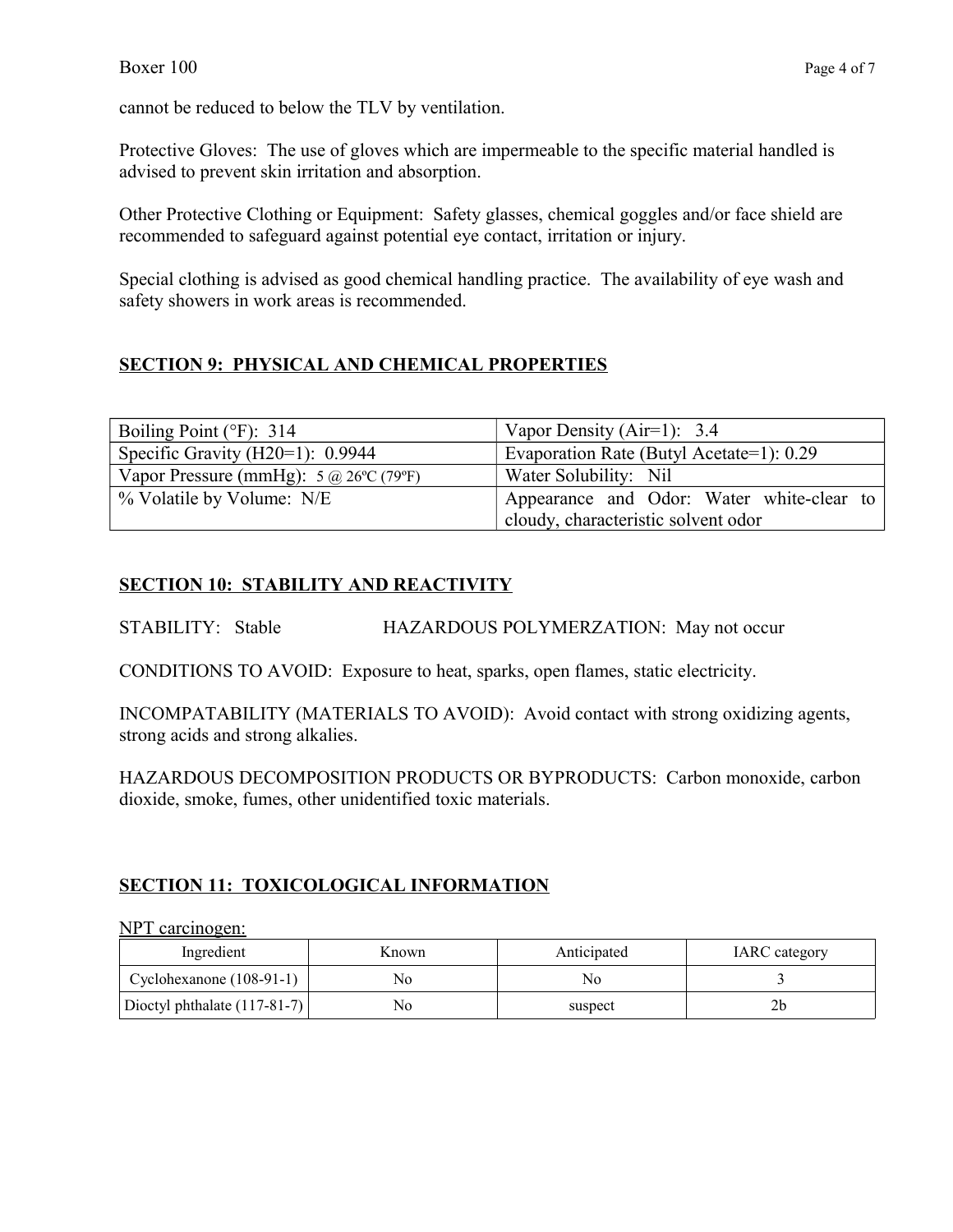#### **Cyclohexanone** CAS# 108-91-1:

Acute Toxicity: Oral rat LD50: 1800 mg/kg; Inhalation rat LC50: 8000ppm / 4 hr Skin rabbit LD50: 1 mL/kg; Irritation: eye rabbit. Standard Draize: 20 mg, severe; skin rabbit, Open Draize: 500 mg, mild Investigated as a tumorigen, mutagen and reproductive effecter.

**Dioctyl phthalate** CAS# 117-81-7: Acute toxicity, LD50, Oral, Rat, 30.00 GM/KG. Results: Behavioral: Convulsions or effect on seizure threshold. Gastrointestinal:Ulceration or bleeding from stomach. Blood: Hemorrhage. - Raw Material Data Handbook, Vol.1: Organic Solvents, 1974., National Assoc. of Printing Ink Research Institute, Francis McDonald Sinclair Memorial Labor, Lehigh Univ., Bethlehem, PA 18015, Vol/p/yr: 2,32, 1975 Acute toxicity, LD50, Skin, Species: Rabbit, 25.00 GM/KG. Results: Kidney, Ureter, Bladder:Changes in tubules (including acute renal failure, acute tubular necrosis). Blood:Changes in serum composition (e.g. Related to Chronic Data - death. - Journal of Industrial Hygiene and Toxicology, Vol/p/yr: 27,130, 1945

# **SECTION 12: ECOLOGICAL INFORMATION**

Not available.

### **SECTION 13: DISPOSAL CONSIDERATIONS**

Dispose of only in accordance with local, state, and federal rules and regulations.

### **SECTION 14: TRANSPORT INFORMATION**

D.O.T. Shipping Name: UN1133, Adhesives, 3, PG III

HMIS Rating: Health: 2 Flammability: 3 Reactivity: 0

Contains: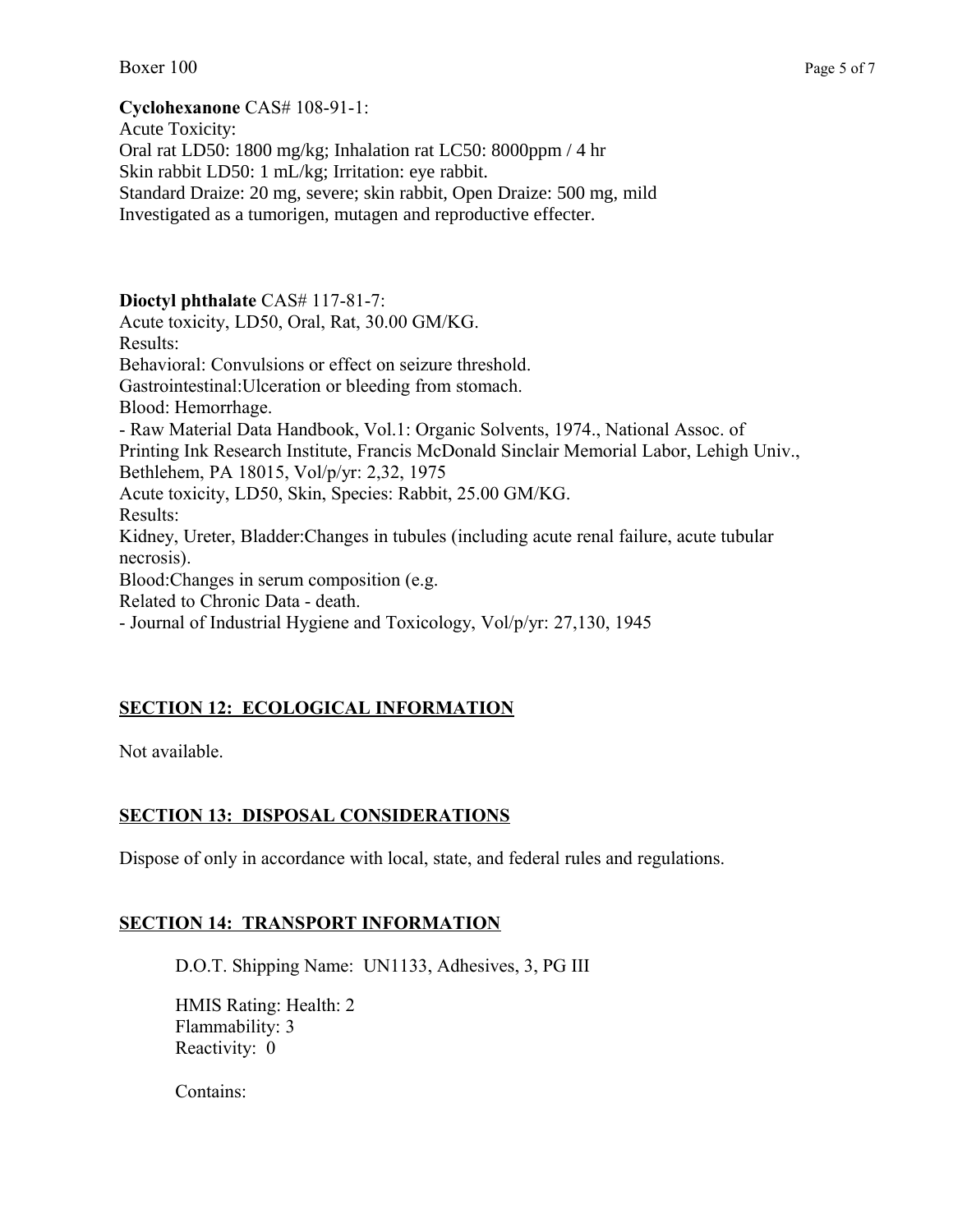| <b>Hazardous Component</b> | $C.A.S. \#$ |
|----------------------------|-------------|
| Cyclohexanone              | $108-94-1$  |
| Dioctyl phthalate          | 117-81-7    |
| Vinyl Chloride             | 9005-09-8   |
| Vinyl Chloride             | 9003-22-9   |

D.O.T. Label: Flammable liquid

#### **SECTION 15: REGULATORY INFORMATION**

Federal and State Regulations:

California prop. 65: This product contains the following ingredients for which the State of California has found to cause cancer, birth defects or other reproductive harm, which would require a warning under the statute: DOP Connecticut hazardous material survey.: DOP Illinois toxic substances disclosure to employee act: DOP Illinois chemical safety act: DOP New York release reporting list: DOP Rhode Island RTK hazardous substances: DOP Pennsylvania RTK: DOP, Cyclohexanone Minnesota: DOP Massachusetts RTK: DOP, Cyclohexanone New JerseyRTK: Cyclohexanone TSCA 8(b) inventory: DOP, Cyclohexanone TSCA 8(d) H and S data reporting: DOP, Cyclohexanone SARA 313 toxic chemical notification and release reporting: DOP, Cyclohexanone SARA 311/312 Hazards: Cyclohexanone CERCLA: Hazardous substances: Cyclohexanone, 5000 lbs.

HMIS (U.S.A.): Health Hazard: 2 Fire Hazard: 3 Reactivity: 0 Personal Protection: h

National Fire Protection Association (U.S.A.): Health: 2 Flammability: 3 Reactivity: 0 Specific hazard: none

#### **SECTION 16: OTHER INFORMATION**